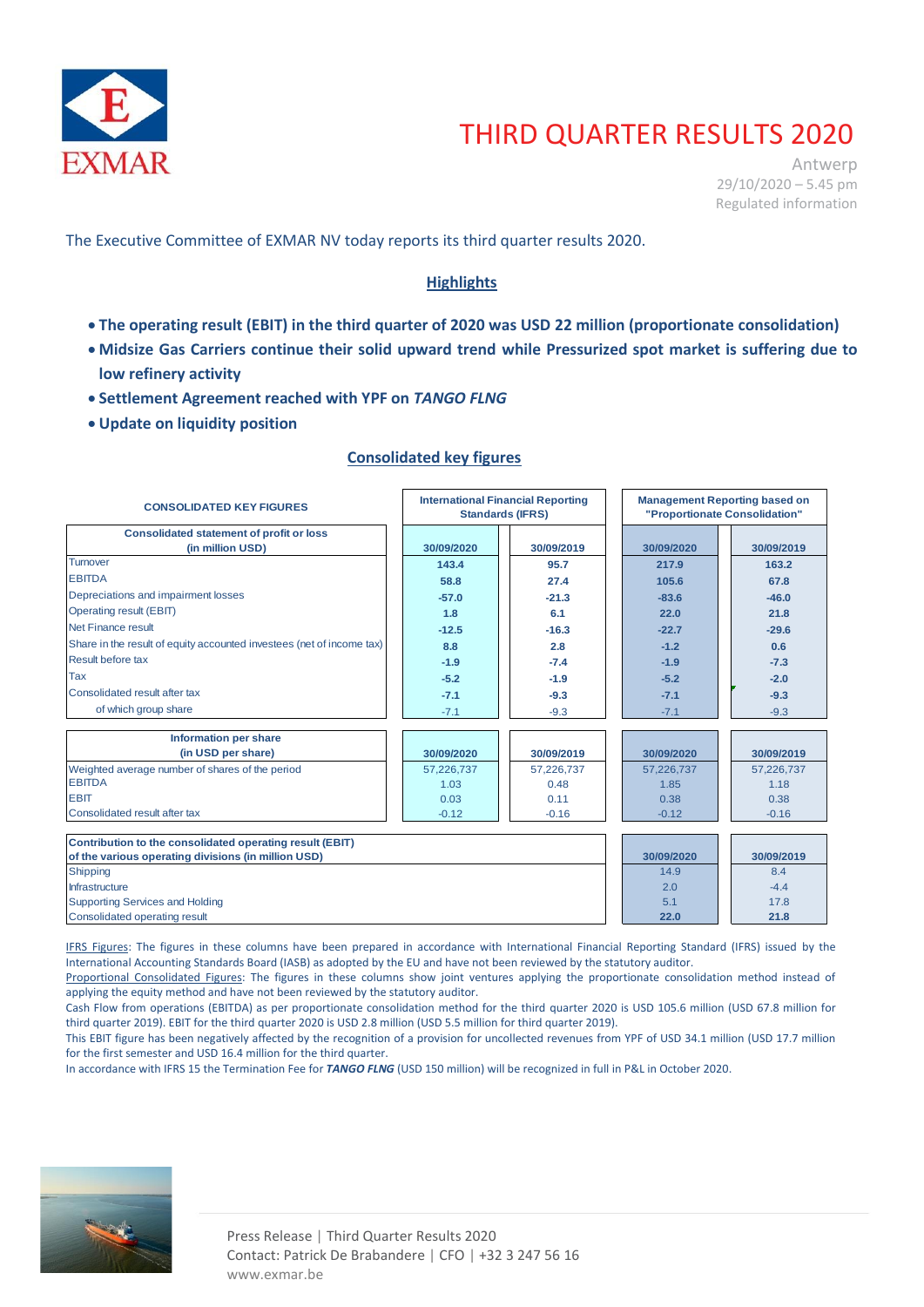## **Time – Charter Equivalent for the LPG fleet**

| Time-Charter Equivalent (in USD per day) | <b>YTD September</b><br>2020 | <b>YTD September</b><br>2019 |
|------------------------------------------|------------------------------|------------------------------|
| Midsize (38,115 m <sup>3</sup> )         | 21.412                       | 18,265                       |
| VLGC (83,300 m <sup>3</sup> )            | 30,812                       | 26,836                       |
| Pressurized (3,500 m <sup>3</sup> )      | 5.781                        | 7.511                        |
| Pressurized (5,000 m <sup>3</sup> )      | 8.116                        | 8,889                        |

## **Highlights third quarter 2020 and outlook**

#### **SHIPPING**

The EBIT for the Business Unit Shipping in the third quarter of 2020 was USD 3.6 million compared to USD 5.4 million in the third quarter of 2019.

Following the impact of COVID-19 on the first half of the year, third quarter saw freight rates improving to sustainable levels after a short summer lull. Apart from the pressurized segment, VLGC and MGC freight markets nearly completely recovered and although the pandemic is a new factor to be taken into account, there is reason to be confident about the gas shipping markets with a mounting focus on sustainability and new transport fuel solutions.

VLGC: VLGC freight rates were boosted thanks to strong LPG product demand and long-haul exports out of the US. Helped by strong LPG imports into China as well, freight levels remained stable throughout the third quarter with Time Charter Equivalents of the spot rate averaging USD 1.2 million per month. Spot rates even surpassed USD 1.5 million per month at the end of the quarter.

The construction of EXMAR's two 88,000 m<sup>3</sup> next generation dual fuel vessels is on schedule and proceeding as planned, with the delivery of these vessels under a long-term charter with Equinor expected in the second and third quarter of 2021. The financing of these two vessels is progressing and final commitment is expected before the end of the year.

Including commitments taken on *BW TOKYO*, VLGC coverage for 2021 already stands at 88%.

Midsize: Despite a slow start, the third quarter has been marked by steadily improving rates in this segment up to low USD 700,000 per month on a modern 38,000  $m<sup>3</sup>$  for a one-year time charter. The EXMAR fleet is well positioned to continue serving its industrial customers in challenging times where a high level of operational expertise is required. Today, almost the entire fleet is on charter cover for the remainder of 2020 while for 2021 coverage is already standing at about 63% at improved rate.

The refinancing of the bank facility led by Nordea has now been fully committed for an amount of USD 310 million. Finalization of the documentation is expected in November.

Pressurized: Although the pressurized freight markets West of Suez have been yielding freight levels well below OPEX, EXMAR managed to secure four vessels for period business and moved one vessel East of Suez where markets proved healthier. After a positioning cargo, the vessel immediately entered into a one-year time charter. Short term the market is expected to return from historical lows with improved refinery utilization and longer term the market should improve due to low orderbook. The current charter coverage for 2021 stands at about 35%.

LNG: EXMAR has currently only *EXCALIBUR* in its fleet, which is on charter to Excelerate Energy until end 2021 / beginning 2022 at rewarding levels.

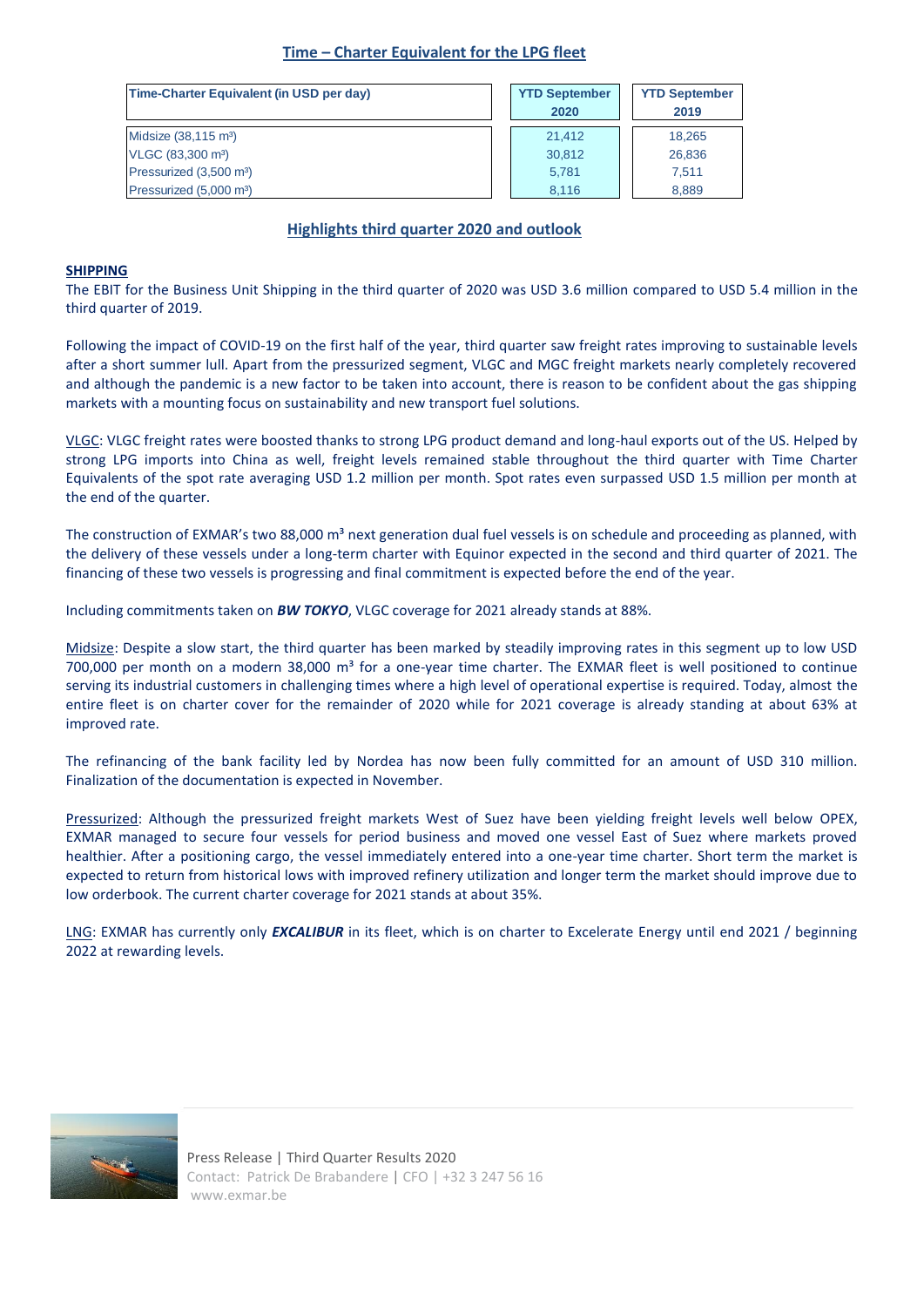#### **INFRASTRUCTURE**

The operating result (EBIT) for the Business Unit Infrastructure in the third quarter of 2020 was USD 4.1 million compared to USD 0.7 million in the third quarter of 2019. The EBIT has been negatively affected by the recognition of a provision of USD 16.4 million on uncollected revenues from YPF on *TANGO FLNG*. In accordance with IFRS 15 the Termination Fee for *TANGO FLNG* (USD 150 million) will be recognized in full in P&L in October 2020.

As announced on 19 October EXMAR has reached a settlement agreement with YPF S.A. over the dispute under the *TANGO FLNG* Agreements. A settlement amount of USD 150 million will be paid by YPF to EXMAR in consideration of the early termination of the agreements and withdrawing the arbitration proceedings. A first payment of USD 22 million has been received. The balance of USD 128 million is payable in 18 monthly instalments backed by a financial security issued by an investment grade counterparty.

The loan agreement with Bank of China and Deutsche Bank with respect to the *TANGO FLNG* foresees a replenishment of the Debt Service Reserve Account for an amount up to USD 40 million, of which USD 22 million have already been replenished*.* The modalities for the payment of the balance are still under discussions.

The unit is being prepared for demobilization. Commercial leads for new employment are actively pursued.

*FSRU S188* continues serving under the charter party with Gunvor. Arbitration with respect to a dispute under the contract is ongoing without financial impact.

Accommodation barge *NUNCE* contributes as anticipated under its long term charter with Sonangol. For the accommodation barge *WARIBOKO*, the low employment level in 2020 weighs on the joint venture result. EXMAR and Total Exploration & Production Nigeria have agreed revised terms & conditions in principle to start-up in Nigeria by January 2021. Formalization of this agreement is in progress.

EXMAR OFFSHORE (Engineering office in Houston) activity levels and operating result at the end of September confirm the positive outlook for 2020, with engineering and construction of the King's Quay floating production system for Murphy Oil. Several pre-FID engineering studies are underway and will continue through the end of the year including a pre-FEED for the BHP Trion development in deepwater Mexico.

Expected operating result of DV OFFSHORE (engineering office in Paris) remains at breakeven level despite the current business environment.

#### **SUPPORTING SERVICES**

The contribution of the Supporting Services to the operating result (EBIT) in the third quarter of 2020 was USD 3.3 million compared to USD -0.6 million in the third quarter of 2019.

From an O&M perspective, the year 2020 remains challenging for EXMAR SHIPMANAGEMENT due to the impact of the COVID-19 pandemic. With the commitment, loyalty and dedication of our crew at sea, the 24/7 support of our shore-based teams and the close collaboration with our long-term partners, all assets under management remain fully operational and available. Continued efforts are being made to normalize the situation as much as possible and at each opportunity. In September a new owner was added to the client portfolio – and thereby entrusting VLGC 'Bashundhara LPG Challenger' to the services of EXMAR SHIPMANAGEMENT.